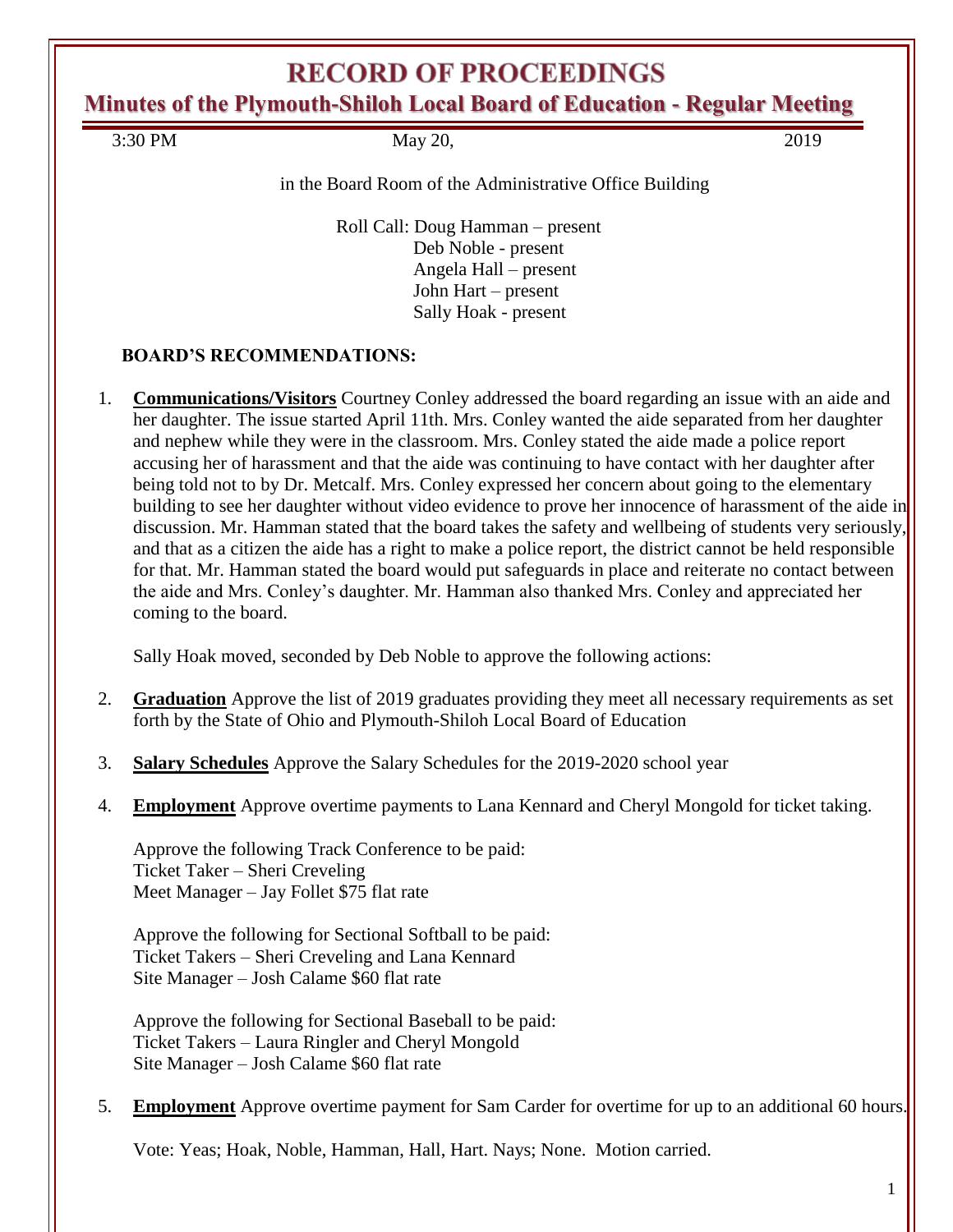**RECORD OF PROCEEDINGS** 

**Minutes of the Plymouth-Shiloh Local Board of Education - Regular Meeting**

3:30 PM May 20, 2019

6. **Other** Doug Hamman discussed Mr. Cullen receiving a supplemental payment for Intramurals for last year and not receiving payment this year. Dr. Metcalf explained there was no contract taken to the board for an Intramural supplemental this year and Mr. Cullen ran them on his own after Dr. Metcalf explained they were not doing Intramurals this school year. During negotiations some other teachers were upset Mr. Cullen received a supplemental for Intramurals as he ran them during lunch duty which is a part of his workday.

# **SUPERINTENDENT'S RECOMMENDATIONS:**

1. Upon the recommendation of Superintendent Metcalf, John Hart moved, seconded by Angela Hall, to approve the following actions for the 2018-2019 school year:

### **Classified Resignation**

Approve the resignation of Sharon Kennard due to retirement, effective June 1, 2019

### **Severance**

Approve severance pay for Sharon Kennard, for her accumulated sick leave upon presentation of her proof of retirement and in accordance with Board Policy

### **Employment of Summer Help**

Approve the following individuals as summer help to be paid at the student summer maintenance rate Cody Elliott Gavin Dawson Zeb Finnegan Brayden Jones

# **Tutor**

Approve the following as  $3<sup>rd</sup>$  grade reading tutors at a rate of \$22.00 per hour, on June 17 – 27, 2019 from  $8:00 \text{ am} - 12:00 \text{ pm}$ .

Bonnie Stine, Jill Balas, Amy Shaffer, and Connor Nelson

# **Summer School**

Approve the Kick Start, K-3 Math and Reading Program. The program will run Monday, August 5<sup>th</sup> through Thursday, August  $15<sup>th</sup>$  from 8:00-12:00, at \$22 per hour with the following staff members: Sheri Creveling, Brianna Scherer, Nichole Carrier, Jill Balas, and Bonnie Stine

# **Student Travel**

Approve our FFA chapter members to attend Ohio FFA Camp in Carrollton, OH June 24-28

Vote: Yeas; Hart, Hall, Hamman, Noble, Hoak. Nays; None. Motion carried.

2. Upon the recommendation of Superintendent Metcalf, John Hart moved, seconded by Angela Hall, to approve the following actions for the 2019-2020 school year:

# **Supplementals**

Jason Martin as the Art Club Advisor 12 years of experience Heather Burrer as Co-Middle School Student Council 5 years of experience Sarah Montgomery as Co-Middle School Student Council 5 years of experience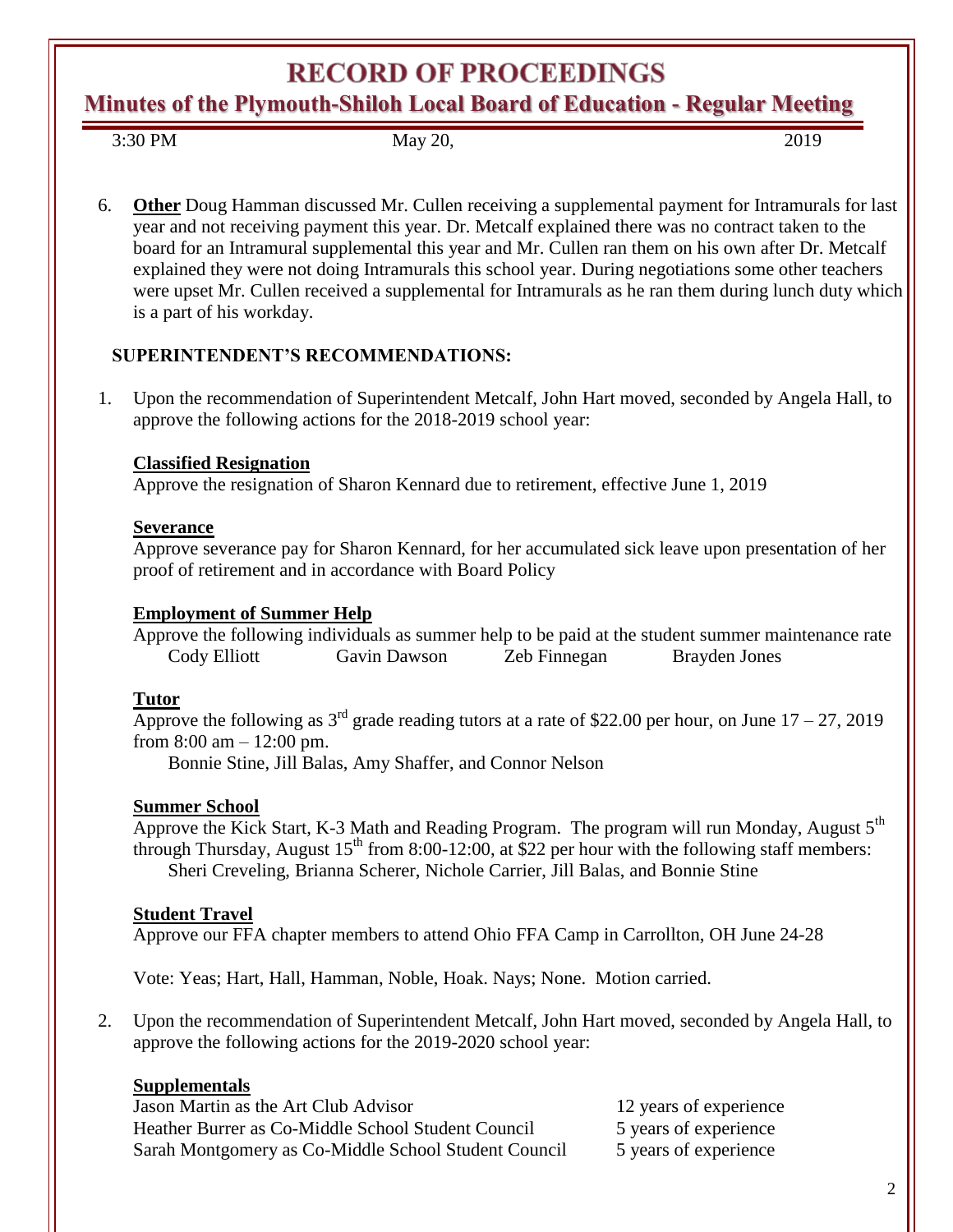# **RECORD OF PROCEEDINGS**

# **Minutes of the Plymouth-Shiloh Local Board of Education - Regular Meeting**

| 3:30 PM | May 20,                                           | 2019                   |
|---------|---------------------------------------------------|------------------------|
|         | Marla Reynolds as MS Yearbook Advisor             | 11 years of experience |
|         | Diane Schwaner as MS Academic Challenge           | 3 years of experience  |
|         | Deb Rumery as MS Spelling Bee Advisor             | 20 years of experience |
|         | Bonnie Stine as Co-Elementary Yearbook Advisor    | 1 years of experience  |
|         | Jill Balas as Co-Elementary Yearbook Advisor      | 1 years of experience  |
|         | Mark Genders as Head Football Coach               | 12 years of experience |
|         | Aaron Weltlin as Assistant Varsity Football Coach | 13 years of experience |
|         | Jared Gurney as Assistant Varsity Football Coach  | 1 years of experience  |
|         | Mike Cline as Middle School Football Coach        | 3 years of experience  |
|         | Hannah Adams as H.S. Volleyball Coach             | 0 years of experience  |
|         | Jeff Calame as Varsity Boys Golf Coach            | 36 years of experience |
|         | Jay Follett as Head Cross Country Coach           | 10 years of experience |
|         | Dan Parrigan as Girls HS Varsity Basketball Coach | 2 years of experience  |
|         | Jeremiah Balkin as HS Head Wrestling Coach        | 19 years of experience |

#### **Volunteers**

Approve Matt Anderson as Volunteer Cross Country Coach Approve Rob Detterman as Volunteer Football Coach

### **Administrative Contracts**

Approve Mark Genders' contract as Assistant High/Middle School Principal for a period of two (2) years, step 0, August 1, 2019 thru July 31, 2021

Approve a one (1) year contract for Josh Calame as Athletic Director, August 1, 2019 thru July 31, 2020.

Approve a two (2) year contract, step 5 for Susan Snyder as Special Education Coordinator, August 1 2019 thru July 31, 2021

### **Open Enrollment**

Approve the list of Open Enrollment students for the 2019-2020 school year

Vote: Yeas; Hart, Hall, Hamman, Noble, Hoak. Nays; None. Motion carried.

### **TREASURER'S RECOMMENDATIONS:**

1. Upon the recommendation of Treasurer, Gavyn Bazley, Sally Hoak moved, seconded by Angela Hall, to approve the following:

### **Minutes & Financial Information**:

Approve the Minutes of the April, 17, 2019 regular meeting Approve the Monthly Expenditures, Financial Reports. Total Expenditures for the Month of April were \$927,733.64

### **Budgetary**

Approve the revised five-year financial forecast that will be sent to the State Department in accordance with H.B. 412

Approve the amendments to the estimated resources and appropriations as presented